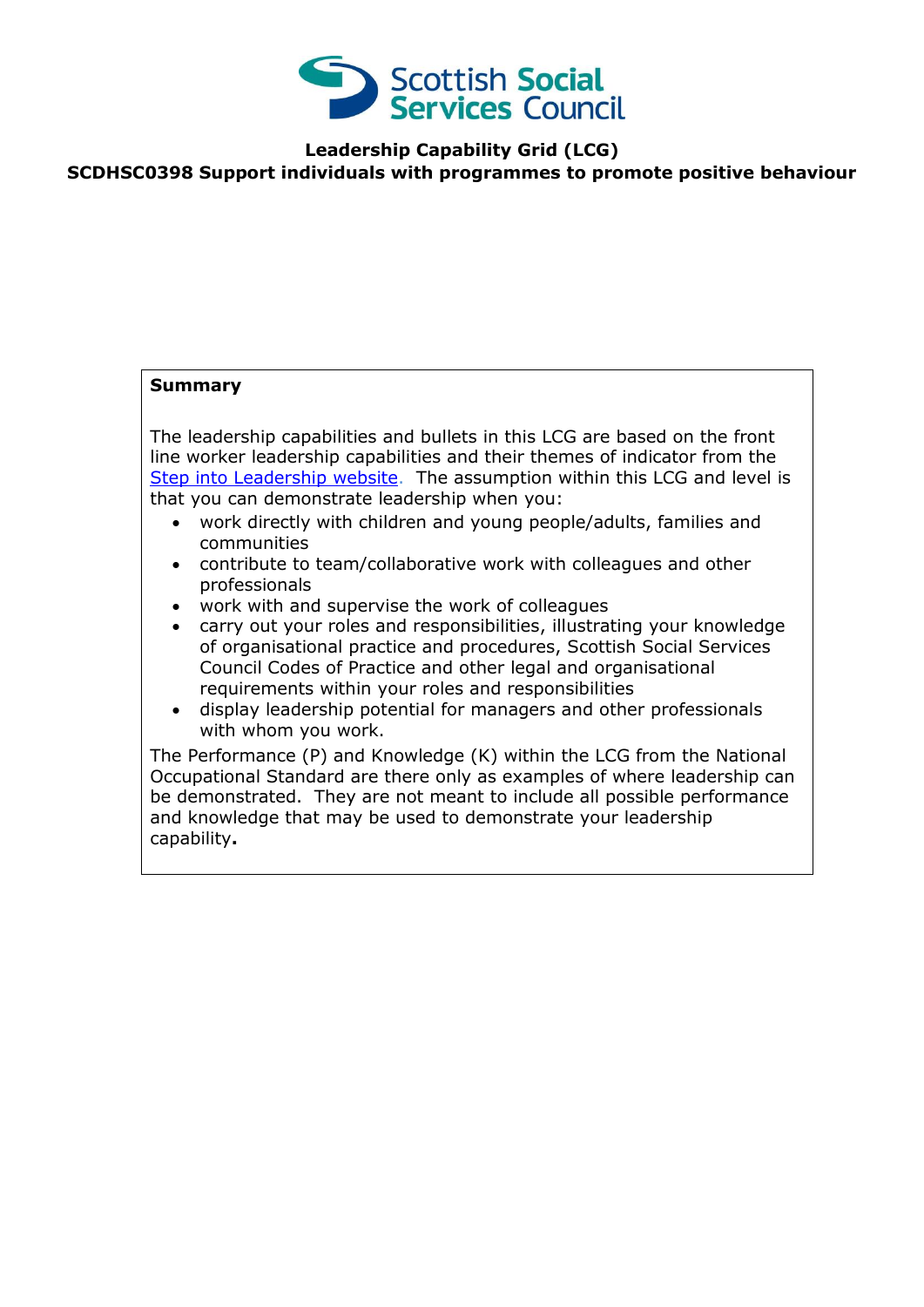

# **Leadership Capability Grid (LCG)**

## **SCDHSC0398 Support individuals with programmes to promote positive behaviour**

| Leadership<br>capabilities         | When supporting individuals with programmes to promote positive<br>behaviour you can demonstrate leadership capabilities by:                                                                                                                                                                                                                                                                                                                                                                                                                                                                                                                                                                                       |
|------------------------------------|--------------------------------------------------------------------------------------------------------------------------------------------------------------------------------------------------------------------------------------------------------------------------------------------------------------------------------------------------------------------------------------------------------------------------------------------------------------------------------------------------------------------------------------------------------------------------------------------------------------------------------------------------------------------------------------------------------------------|
| <b>Vision</b>                      | Providing a vision for those with whom you work and your organisation<br>when you:<br>• See how best to make a difference when providing active support ( $P1-4$ ,<br>8-11,13-16,18,20-22,24,26; K1-5,11,16,24-25,36,41-42,46-52)<br>• Communicate and promote ownership of the vision when providing<br>active support (P1-4,8-11,13-16,18,20-22,24,26); K1-5,11,16,24-<br>25,36,41-42, 46-52), seeking support (P7,28; K20), working with<br>others (P1,10-11, 19-20,22,24,26), evaluation (P20-28; K50-52) and<br>recording and reporting (P12,25,29; K32-34)<br>Promote social service values through active participation and<br>$\bullet$<br>personalisation (P1-4,8-11,13-16,18,20-22,24,26; K1-5,11,16,24- |
|                                    | 25,36, 41-42,46-52), working with others (P1,7,10-11,19-<br>20,22,24,26,28) and recording and reporting (P12,25,29; K32-34)<br>• See the bigger picture when demonstrating knowledge and practice of<br>organisational, local and national policies and procedures (All P; K6,8-9,<br>26-27,32-34)                                                                                                                                                                                                                                                                                                                                                                                                                 |
| Self-<br>leadership                | Displaying self leadership when you:<br>Demonstrate and adapt leadership when supporting individuals with<br>programmes to promote positive behaviour (All P; K23)<br>Improve own leadership by seeking advice (P7,28; K20), through<br>evaluation (P20-28; K50-52) and self-reflection (K23,38-39)<br>• Take intelligent risks when supporting individuals with programmes to<br>promote positive behaviour (P1-6,8-11,13-18,20-24,26-27; K26-31,36,<br>41-42,46-52)<br>• Demonstrate and promote resilience $(P1-6, 8-11, 13-18, 20-24, 26-27;$<br>K3, 4, 19, 30, 36, 41 - 42, 46 - 52)<br>Challenge discrimination and oppression $(K1, 4, 30, 35)$<br>$\bullet$                                                |
| <b>Motivating</b><br>and inspiring | Motivating and inspiring others when you:<br>• Inspire people by personal example $(P1-6,8-11,13-18,20-24,26-27)$<br>$K14-20,36,41-42,46-52)$<br>Recognise and value the contribution of others (P1-6,8-11,13-18,20-24,<br>26-27; K9-10,20,36,41-42,46-52)<br>• Support the creation of a learning and performance culture ( $P1-6,8-11$ ,<br>13-18,20-24,26-27; K16-20,23,36,41-42,46-52)                                                                                                                                                                                                                                                                                                                         |